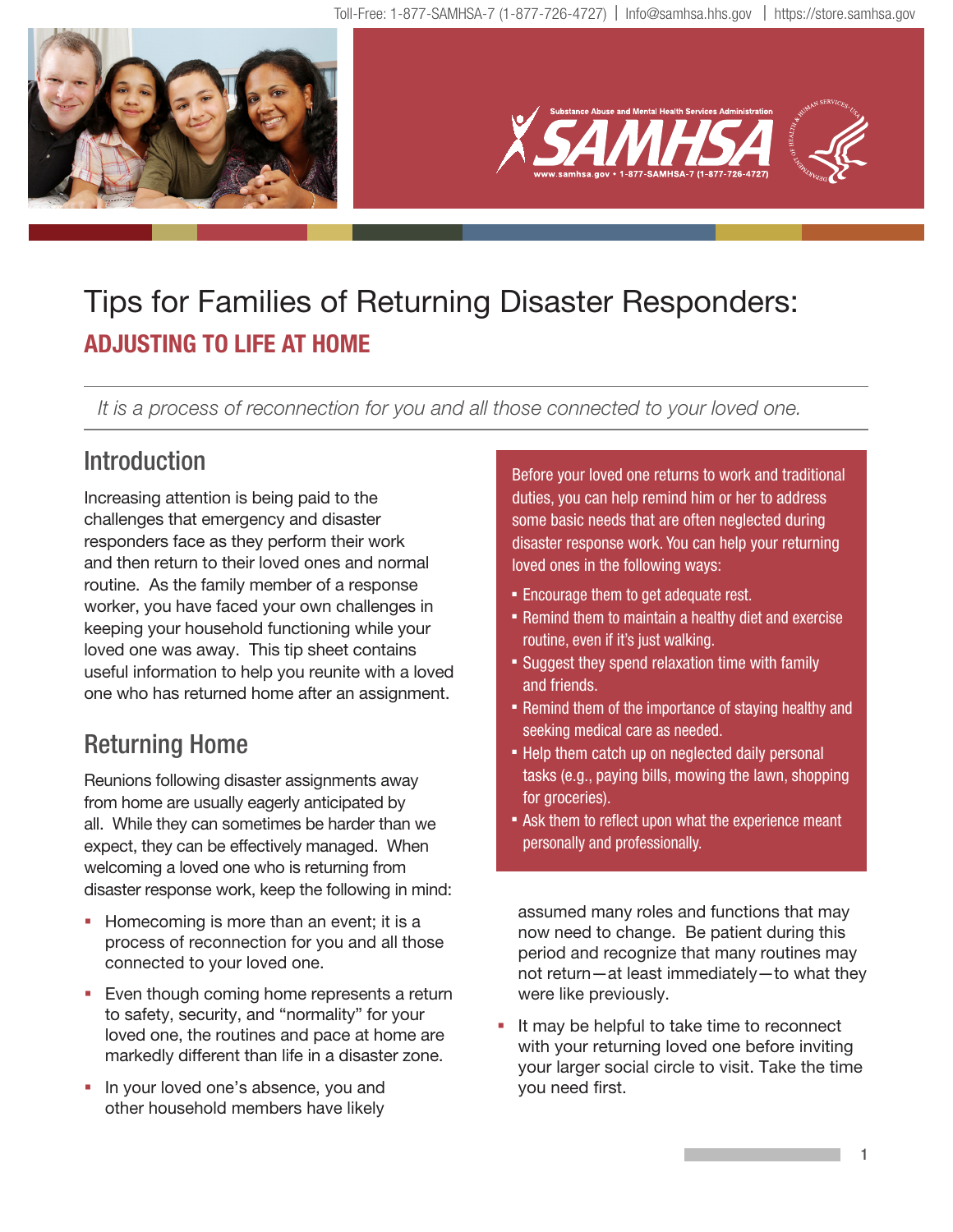**ADJUSTING TO LIFE AT HOME** 



## Adjusting to Life at Home

Some other things to keep in mind while adjusting to the return of a loved one include the following:

- Celebrating a homecoming is important and should reflect your own style, preferences, and traditions.
- **Asking your returning loved one to refrain** from discussing graphic, gruesome, and highly distressing details will help to avoid upsetting or traumatizing others. This is especially important when discussing the experience with, or in the presence of, children. Consider sharing the more positive aspects of your experience.
- Talking about disaster experiences is a personal and delicate subject for both you and your loved one. Many people prefer to limit sharing such experiences with only a coworker or close friend. Often the need or desire to talk about the disaster experience will vary over time. Let your returning loved one take the lead. Listening rather than asking questions is the guiding rule. You might feel abandonment or anger about your loved one having been away, which might make it hard for you to listen actively and with empathy. These feelings are natural and will likely go away over time.
- Keeping your social calendar fairly free and flexible for the first few weeks after the homecoming is important. Respect the need for time alone and time with significant others, especially children.

### SIGNS OF STRESS

Below is a list of some of the common signs of stress to look for in your returning loved one. These are normal reactions to working in stressful situations, but if they persist for more than two weeks or worsen, professional help may be needed. Contact your primary care physician or seek assistance from a trusted mental health professional. Please also refer to the next section of this tip sheet, titled **When To Seek Help**.

- Anxiety, restlessness, fear
- Insomnia or other sleep problems
- **Fatique**
- Recurring dreams or nightmares or intrusive thoughts
- **Stomach or gastrointestinal upset/appetite change**
- **-** Heart palpitations/fluttering
- Preoccupation with the disaster events or people they helped
- **Sadness and crying easily, hopelessness, or despair**
- Hyper-vigilance; easily startled
- Irritability, anger, resentment, increased conflicts with friends/family
- **-** Overly critical and blaming others or self
- Grief, guilt, self-doubt
- **Increased use of alcohol or other drugs, misuse of** prescription medication
- **E** Isolation or social withdrawal
- Morbid humor
- Decision-making difficulties
- Confusion between trivial and major issues
- **-** Concentration problems/distractibility
- **Job- or school-related problems**
- Decreased libido/sexual interest
- Decreased immune response (e.g., frequent colds, coughs, other illnesses)

Explain to those who may feel slighted that this is a strong recommendation for returning disaster responders.

 Allowing your loved one an adjustment period will help him or her to adapt physically to the local time zone as well as to environmental changes, such as temperature, continuous noise, or interruptions.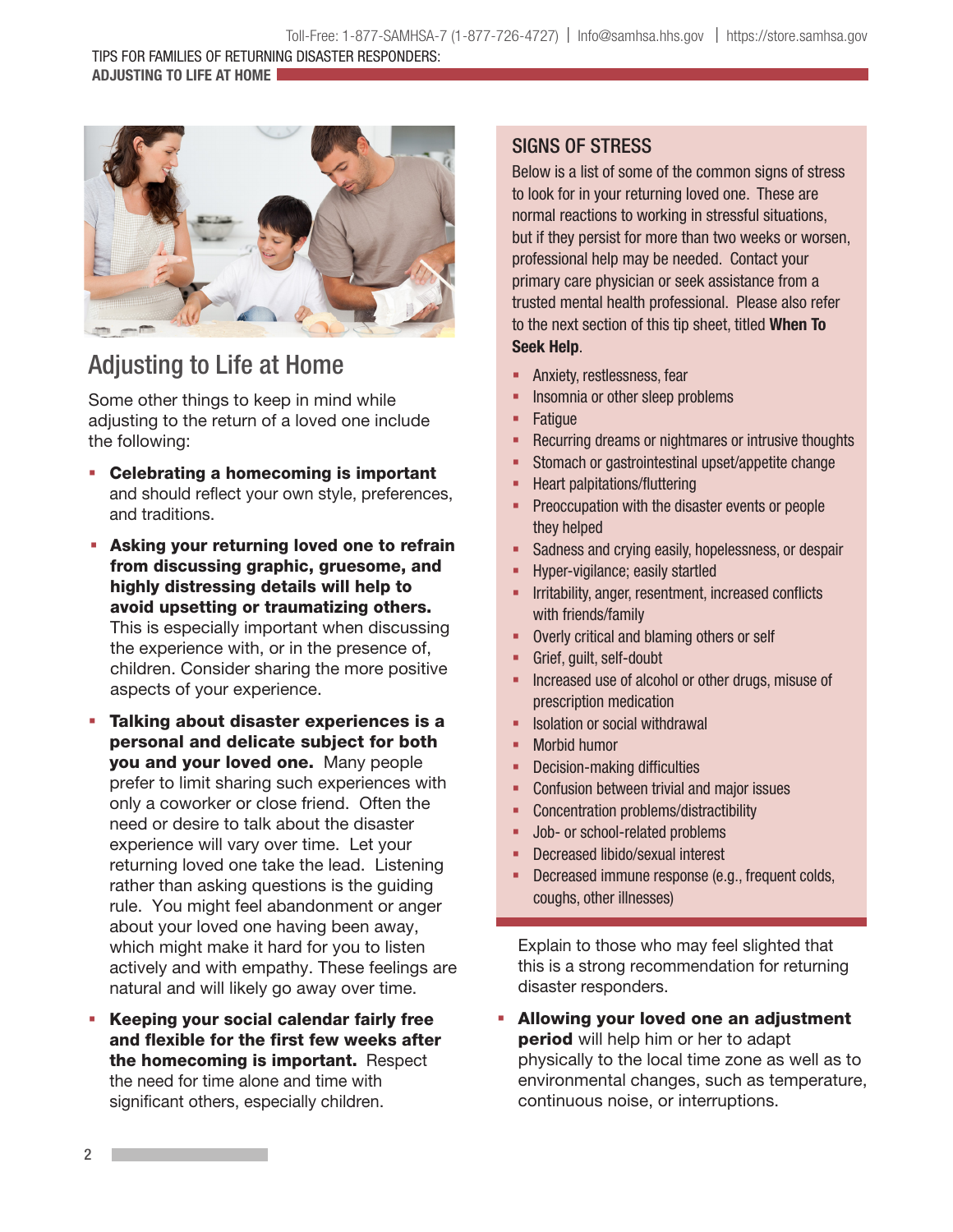- **Engaging in activities you enjoyed doing** together, such as playing games, shopping for food, sharing favorite meals, and other activities can help you reconnect.
- **Knowing that your children's reactions** may not be what you or your returning loved one may have expected or desired is important. Very often children will act shy at first. They may withdraw or act angry as a response to their parent's absence. Be patient and understanding concerning these reactions and give children time to get reacquainted.
- **Being flexible with your homecoming** expectations will allow you to share time without placing too much pressure on anyone. It is normal to experience some disappointment or letdown when the homecoming is not what you had hoped. The reality of homecomings and reunions seldom matches one's ideas or desires.

Each day may be different and bring with it new or recurring challenges. With time, patience, and the use of available resources, a positive outcome can be achieved.

### When To Seek Help

Remember, post-assignment stress responses like those listed in this tip sheet are generally common reactions to traumatic situations like disasters. However, the following symptoms are signs of severe stress, or could indicate a medical emergency. If your loved one experiences these symptoms, seek the help of a primary care physician or mental health professional. You can also download the SAMHSA Behavioral Health Disaster Response Mobile App and access resources specific to all deployment phases, including tips for re-entry (for responders, supervisors, and family members). The **Helpful Resources** section at the end of this tip sheet contains links to help you find a licensed mental health or substance abuse clinician.

Signs of when to seek help are as follows:

**Disorientation (e.g., having a "dazed" feeling,** experiencing memory loss, not being able to give date/time or recall recent events)



- Significant depression (e.g., pervasive feeling of sadness, feeling alone and without the ability to experience any joy in living)
- **Suicidal (e.g., pervasive feelings of** hopelessness and despair) or homicidal thoughts or plans
- **Anxiety (e.g., constantly on edge, restless,** obsessive fear of another disaster)
- Acute psychiatric symptoms (e.g., hearing voices, seeing visions, having delusional thinking)
- Inability to care for self (e.g., not eating, bathing, changing clothing)
- Problematic use of alcohol or drugs, misuse of prescription medication
- Domestic violence, child abuse, or elder abuse

### Signs of Positive Change

Even though they may be experiencing some signs of stress, many returning disaster responders may also exhibit positive changes from the experience, such as the following:

- Not taking life for granted—living life to the fullest.
- **Becoming more understanding and tolerant.**
- **Having increased appreciation for** relationships and loved ones.
- **Being grateful for what they have.**
- **Having an improved "perspective."**
- **Experiencing enhanced spiritual connection.**